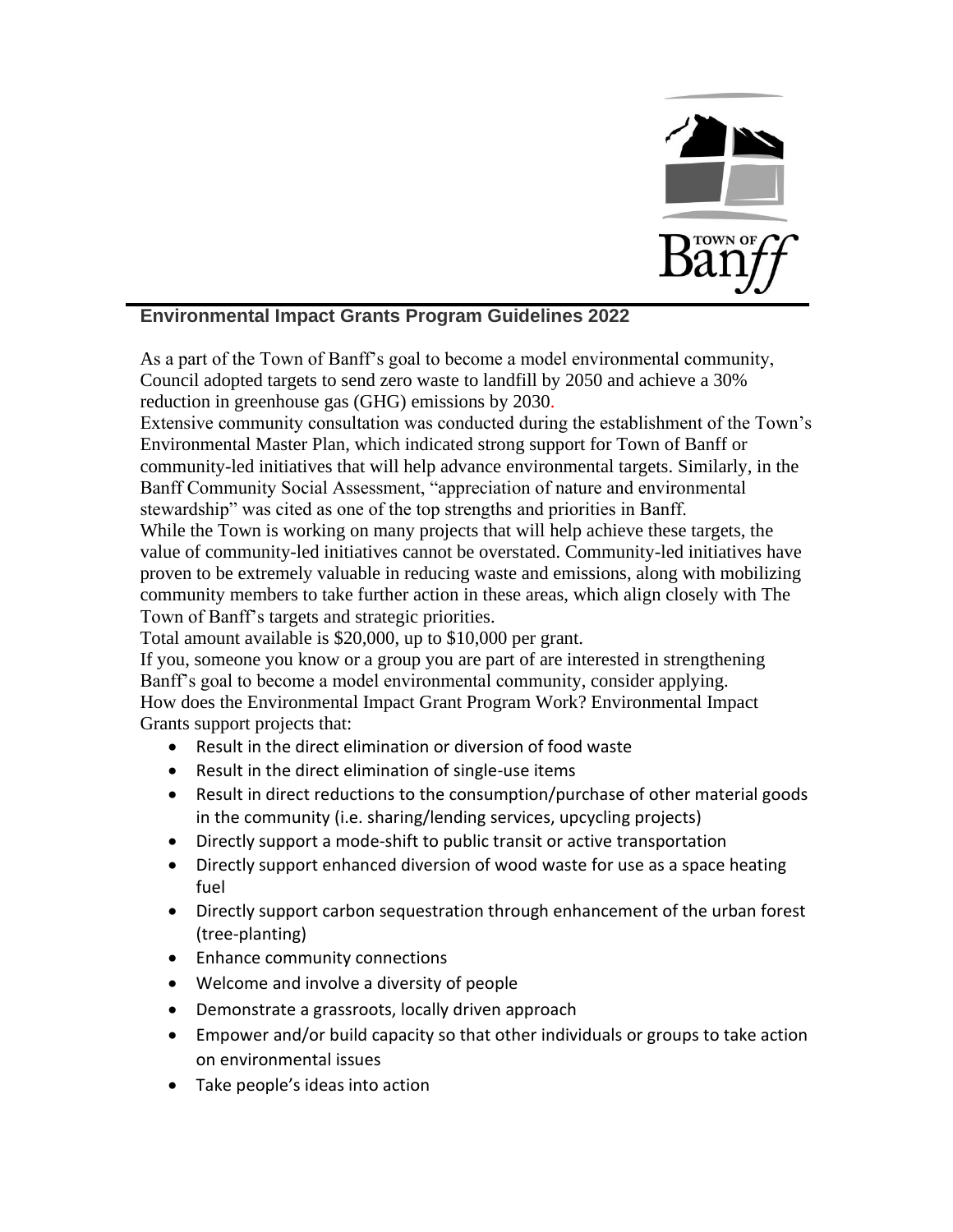Other types of initiatives are encouraged and will be considered, but must still result in direct, measurable reductions in waste or GHG emissions. are not eligible.

Funds can support:

- Projects/programs/events
- Operating costs such as rental of space, advertising/promotion, supplies, honorariums, etc.
- Rental or purchase of equipment
- Startup funding
- Honorariums
- Contractor support/wages

Funds will not support:

- Initiatives that would otherwise be supported by other Town of Banff programs (i.e. Environmental Rebate Program, Solar PV Incentive Program)
- For profit business ideas
- Purchase of alcohol

Who can apply:

- Individuals
- Informal group of individuals or neighbours
- Non-registered groups /community organizations
- Must be a resident of Banff for a minimum of 6 months.

Who cannot apply:

- Businesses
- For Profits organizations
- Government bodies

Follow up and Accountability: If you are a chosen recipient of the Environmental Impact Grant Program you will be required to show proof of purchases through completing an expense report and providing receipts. Recipients will also be asked to complete a reporting template to outline qualitative and quantitative achievements of the project, along with key outcomes and indicators of impact.

Examples of projects that would be eligible (and have been funded in the past) include:

## **Banff Food Rescue:**

• A local not-for-profit society that partners with local grocery stores and other food-service businesses to rescue edible food waste from the landfill or compost.